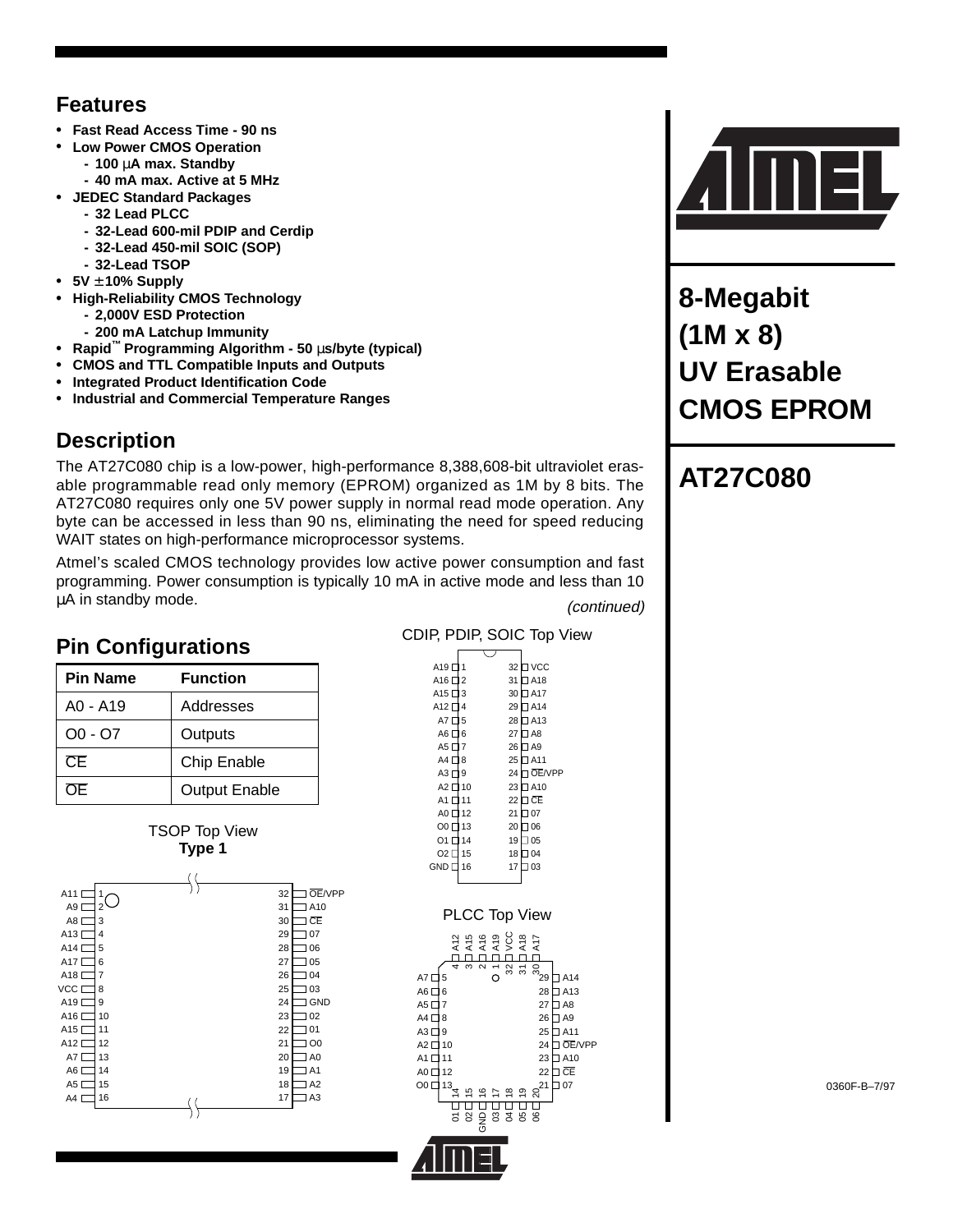

The AT27C080 is available in a choice of packages, including; one-time programmable (OTP) plastic PLCC, PDIP, SOIC (SOP), and TSOP, as well as windowed ceramic Cerdip. All devices feature two-line control (CE, OE) to give designers the flexibility to prevent bus contention.

With high density 1M byte storage capability, the AT27C080 allows firmware to be stored reliably and to be accessed by the system without the delays of mass storage media.

Atmel's 27C080 has additional features to ensure high quality and efficient production use. The Rapid™ Programming Algorithm reduces the time required to program the part and guarantees reliable programming. Programming time is typically only 50 µs/byte. The Integrated Product Identification Code electronically identifies the device and manufacturer. This feature is used by industry standard programming equipment to select the proper programming algorithms and voltages.

## **Erasure Characteristics**

The entire memory array of the AT27C080 is erased (all outputs read as  $V_{OH}$ ) after exposure to ultraviolet light at a wavelength of 2,537Å. Complete erasure is assured after a minimum of 20 minutes of exposure using 12,000  $\mu$ W/cm<sup>2</sup> intensity lamps spaced one inch away from the chip. Minimum erase time for lamps at other intensity ratings can be calculated from the minimum integrated erasure dose of 15 W**.**sec/cm2. To prevent unintentional erasure, an opaque label is recommended to cover the clear window on any UV erasable EPROM that will be subjected to continuous flourescent indoor lighting or sunlight.

## **System Considerations**

Switching between active and standby conditions via the Chip Enable pin may produce transient voltage excursions. Unless accommodated by the system design, these transients may exceed data sheet limits, resulting in device non-conformance. At a minimum, a 0.1 µF high frequency, low inherent inductance, ceramic capacitor should be utilized for each device. This capacitor should be connected between the  $V_{CC}$  and Ground terminals of the device, as close to the device as possible. Additionally, to stabilize the supply voltage level on printed circuit boards with large EPROM arrays, a 4.7 µF bulk electrolytic capacitor should be utilized, again connected between the  $V_{CC}$  and Ground terminals. This capacitor should be positioned as close as possible to the point where the power supply is connected to the array.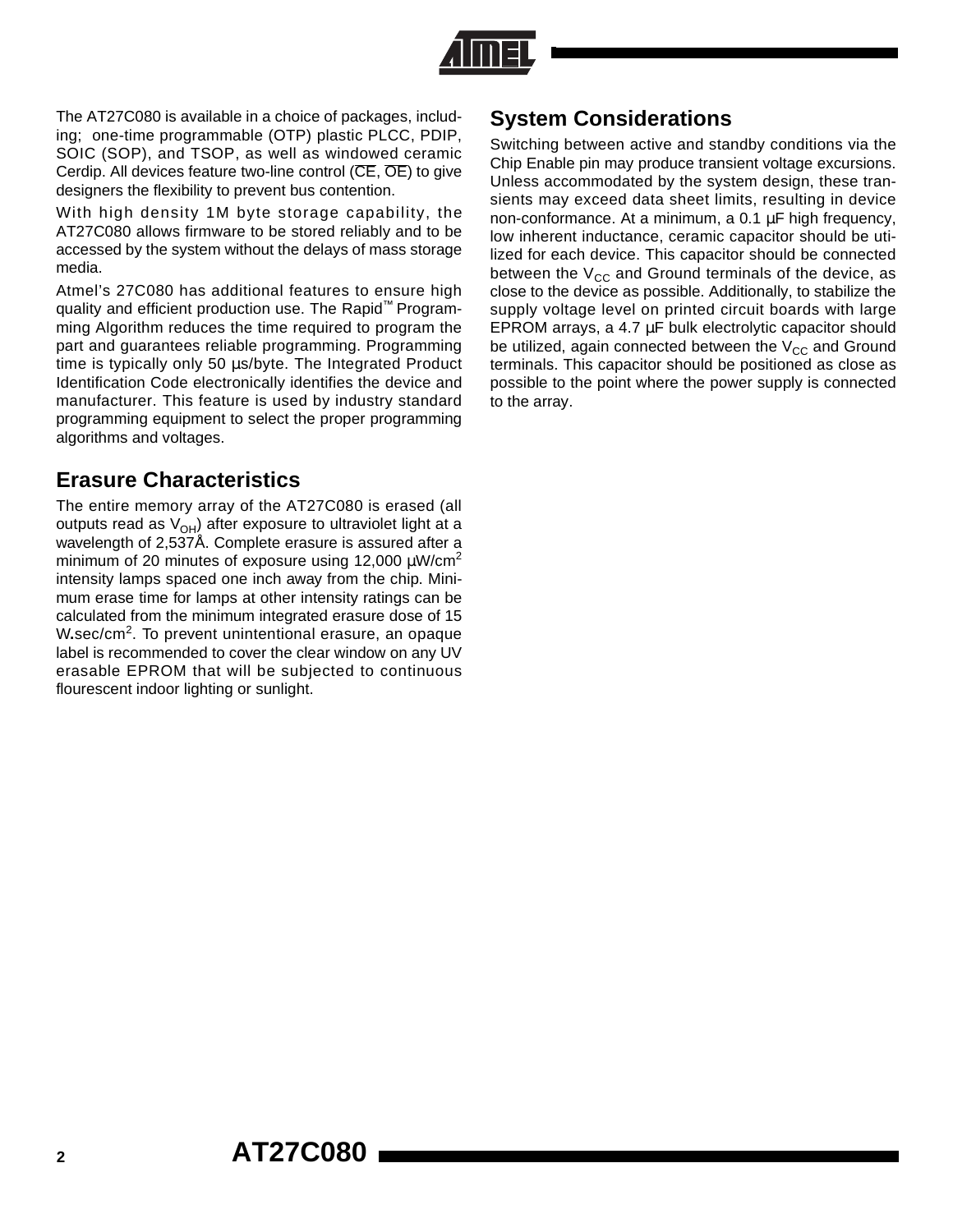## **Block Diagram**



## **Absolute Maximum Ratings\***

| Temperature Under Bias 55°C to +125°C               |  |
|-----------------------------------------------------|--|
|                                                     |  |
| Voltage on Any Pin with                             |  |
| Voltage on A9 with                                  |  |
| V <sub>PP</sub> Supply Voltage with                 |  |
| Integrated UV Erase Dose 7258 W•sec/cm <sup>2</sup> |  |

- \*NOTICE: Stresses beyond those listed under "Absolute Maximum Ratings" may cause permanent damage to the device. This is a stress rating only and functional operation of the device at these or any other conditions beyond those indicated in the operational sections of this specification is not implied. Exposure to absolute maximum rating conditions for extended periods may affect device reliability.
- Note: 1. Minimum voltage is -0.6V DC which may undershoot to -2.0V for pulses of less than 20 ns. Maximum output pin voltage is  $V_{CC}$  + 0.75V DC which may overshoot to +7.0V for pulses of less than 20 ns.

## **Operating Modes**

| <b>Mode/Pin</b>                       | CE              | $OE/V_{PP}$                | Ai                                                                   | <b>Outputs</b>             |
|---------------------------------------|-----------------|----------------------------|----------------------------------------------------------------------|----------------------------|
| Read                                  | $V_{IL}$        | $V_{IL}$                   | Ai                                                                   | $D_{OUT}$                  |
| <b>Output Disable</b>                 | X               | $V_{\text{IH}}$            | $X^{(1)}$                                                            | High Z                     |
| Standby                               | $V_{\text{IH}}$ | X                          | X                                                                    | High Z                     |
| Rapid Program <sup>(2)</sup>          | $V_{IL}$        | $\mathsf{V}_{\mathsf{PP}}$ | Ai                                                                   | $D_{IN}$                   |
| <b>PGM Verify</b>                     | $V_{IL}$        | $V_{IL}$                   | Ai                                                                   | $D_{OUT}$                  |
| <b>PGM Inhibit</b>                    | $V_{\text{IH}}$ | $V_{\mathsf{PP}}$          | X                                                                    | High Z                     |
| Product Identification <sup>(4)</sup> | $V_{IL}$        | $V_{IL}$                   | $A9 = V_H^{(3)}$<br>$AO = V_{IH}$ or $V_{IL}$<br>A1 - A19 = $V_{II}$ | <b>Identification Code</b> |

Notes: 1. X can be  $V_{IL}$  or  $V_{IH.}$ 

2. Refer to Programming Characteristics.

3.  $V_H = 12.0 \pm 0.5V$ .

4. Two identifier bytes may be selected. All Ai inputs are held low (V<sub>IL</sub>), except A9 which is set to V<sub>H</sub> and A0 which is toggled low (V<sub>IL</sub>) to select the Manufacturer's Identification byte and high (V<sub>IH</sub>) to select the Device Code byte.

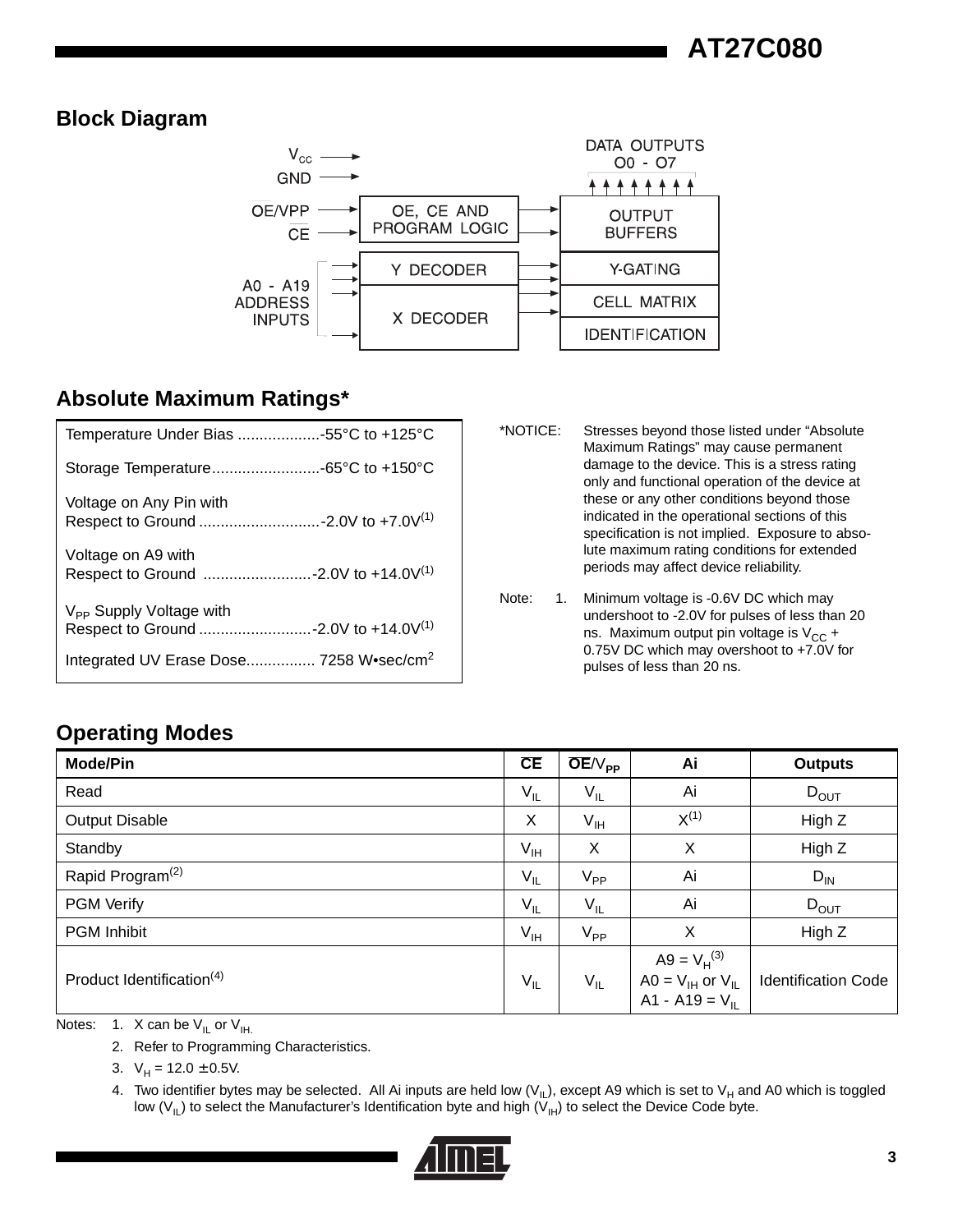

## **DC and AC Operating Conditions for Read Operation**

|                                     |      |                                 | <b>AT27C080</b>                 |                                 |                                 |  |  |  |  |
|-------------------------------------|------|---------------------------------|---------------------------------|---------------------------------|---------------------------------|--|--|--|--|
|                                     | -90  | $-10$                           | $-12$                           | $-15$                           |                                 |  |  |  |  |
|                                     | Com. | $0^{\circ}$ C - 70 $^{\circ}$ C | $0^{\circ}$ C - 70 $^{\circ}$ C | $0^{\circ}$ C - 70 $^{\circ}$ C | $0^{\circ}$ C - 70 $^{\circ}$ C |  |  |  |  |
| <b>Operating Temperature (Case)</b> | Ind. | -40°C - 85°C                    | -40°C - 85°C                    | -40°C - 85°C                    | -40°C - 85°C                    |  |  |  |  |
| V <sub>CC</sub> Power Supply        |      | $5V \pm 10\%$                   | $5V \pm 10\%$                   | $5V \pm 10\%$                   | $5V \pm 10\%$                   |  |  |  |  |

## **DC and Operating Characteristics for Read Operation**

| <b>Symbol</b>   | <b>Condition</b><br><b>Parameter</b>  |                                                                            | Min    | Max                | <b>Units</b> |
|-----------------|---------------------------------------|----------------------------------------------------------------------------|--------|--------------------|--------------|
| ۱u              | Input Load Current                    | $V_{IN}$ = 0V to $V_{CC}$ (Com., Ind.)                                     |        | ±1.0               | μA           |
| $I_{LO}$        | Output Leakage Current                | $V_{\text{OUT}} = 0V$ to $V_{\text{CC}}$ (Com., Ind.)                      |        | ±5.0               | μA           |
|                 |                                       | $I_{SB1}$ (CMOS), $CE = V_{CC} \pm 0.3V$                                   |        | 100                | μA           |
| $I_{SB}$        | $V_{\text{c}e}^{(1)}$ Standby Current | $I_{SB2}$ (TTL), $\overline{CE}$ = 2.0 to $V_{CC}$ + 0.5V                  |        | 1.0                | mA           |
| $I_{\rm CC}$    | $V_{\rm cc}$ Active Current           | f = 5 MHz, $I_{\text{OUT}} = 0$ mA, $\overline{\text{CE}} = V_{\text{II}}$ |        | 40                 | mA           |
| $V_{IL}$        | Input Low Voltage                     |                                                                            | $-0.6$ | 0.8                | $\vee$       |
| $V_{\text{IH}}$ | Input High Voltage                    |                                                                            | 2.0    | $V_{\rm CC}$ + 0.5 | V            |
| $V_{OL}$        | <b>Output Low Voltage</b>             | $I_{\Omega}$ = 2.1 mA                                                      |        | 0.4                | $\vee$       |
| $V_{OH}$        | Output High Voltage                   | $I_{OH} = -400 \mu A$                                                      | 2.4    |                    | V            |

Note: 1.  $V_{CC}$  must be applied simultaneously or before  $\overline{OE}/V_{PP}$ , and removed simultaneously or after  $\overline{OE}/V_{PP}$ .

## **AC Characteristics for Read Operation**

|                          |                                                                                           |                           | <b>AT27C080</b> |            |     |            |          |            |                |            |              |
|--------------------------|-------------------------------------------------------------------------------------------|---------------------------|-----------------|------------|-----|------------|----------|------------|----------------|------------|--------------|
|                          |                                                                                           |                           |                 | $-90$      |     | -10        |          |            | $-12$<br>$-15$ |            |              |
|                          | <b>Symbol Parameter</b>                                                                   | <b>Condition</b>          | Min             | <b>Max</b> | Min | <b>Max</b> | Min      | <b>Max</b> | Min            | <b>Max</b> | <b>Units</b> |
| $t_{ACC}$ <sup>(4)</sup> | Address to Output Delay                                                                   | $CE = OE/V_{PP} = V_{IL}$ |                 | 90         |     | 100        |          | 120        |                | 150        | ns           |
| $t_{CE}$ <sup>(3)</sup>  | CE to Output Delay                                                                        | $OE = V_{IL}$             |                 | 90         |     | 100        |          | 120        |                | 150        | ns           |
| $t_{OE}^{(3)(4)}$        | <b>OE</b> to Output Delay                                                                 | $CE = V_{IL}$             |                 | 20         |     | 20         |          | 30         |                | 35         | ns           |
| $t_{DF}^{(2)(5)}$        | OE or CE High to Output Float,<br>whichever occurred first                                |                           |                 | 30         |     | 30         |          | 35         |                | 40         | ns           |
| $t_{OH}$                 | Output Hold from Address, CE or<br>$\overline{OE}/V_{\text{PB}}$ whichever occurred first |                           | 0               |            | 0   |            | $\Omega$ |            | 0              |            | ns           |

Note: 2, 3, 4, 5. See AC Waveforms for Read Operation.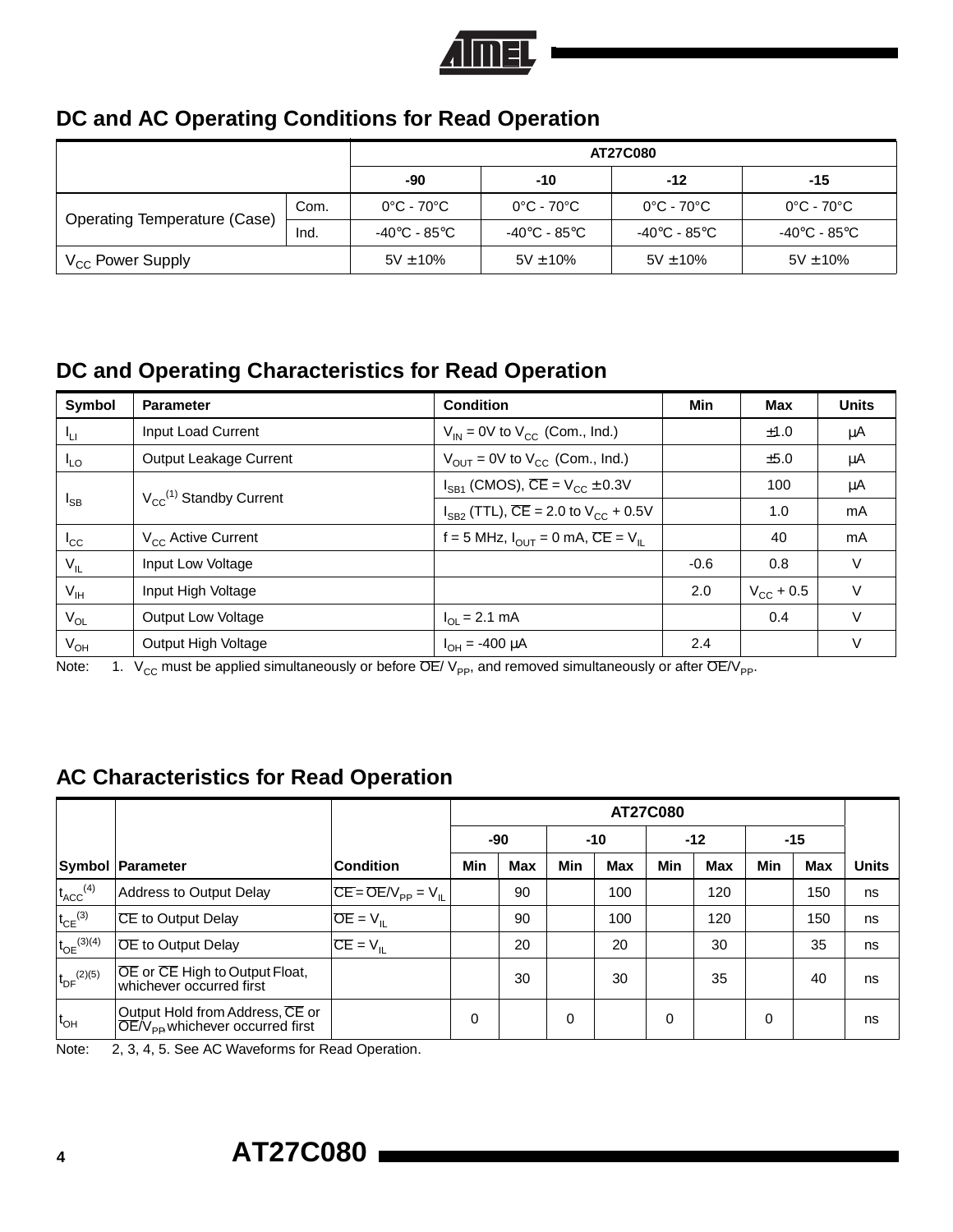## **AC Waveforms for Read Operation**(1)



- Notes: 1. Timing measurement references are 0.8V and 2.0V. Input AC drive levels are 0.45V and 2.4V, unless otherwise specified.
	- 2.  $t_{DF}$  is specified form OE/VPP or CE, whichever occurs first. Output float is defined as the point when data is no longer driven.
	- 3.  $\overline{OE/V_{\text{PP}}}$  may be delayed up to t<sub>CE</sub> t<sub>OE</sub> after the falling edge of  $\overline{CE}$  without impact on t<sub>CE.</sub>
	- 4.  $\overline{OE/V_{PP}}$  may be delayed up to  $t_{ACC}$ - $t_{OE}$  after the address is valid without impact on  $t_{ACC}$ .
	- 5. This parameter is only sampled and is not 100% tested.

#### **Input Test Waveform and Measurement Levels**

#### **Output Test Load**



 $t_R$ ,  $t_F$  < 20 ns (10% to 90%)

![](_page_4_Figure_12.jpeg)

Note:  $1.$  CL = 100 pF including jig capacitance.

## **Pin Capacitance**

 $f = 1$  MHz,  $T = 25^{\circ}C^{(1)}$ 

|                      | <b>Typ</b> | <b>Max</b> | <b>Units</b> | <b>Conditions</b>     |
|----------------------|------------|------------|--------------|-----------------------|
| ⌒<br>$V_{\text{IN}}$ |            |            | p۲           | $V_{IN} = 0V$         |
| LOUT                 |            | יי         | рF           | $V_{\text{OUT}} = 0V$ |

Note: 1. Typical values for nominal supply voltage. This parameter is only sampled and is not 100% tested.

![](_page_4_Picture_18.jpeg)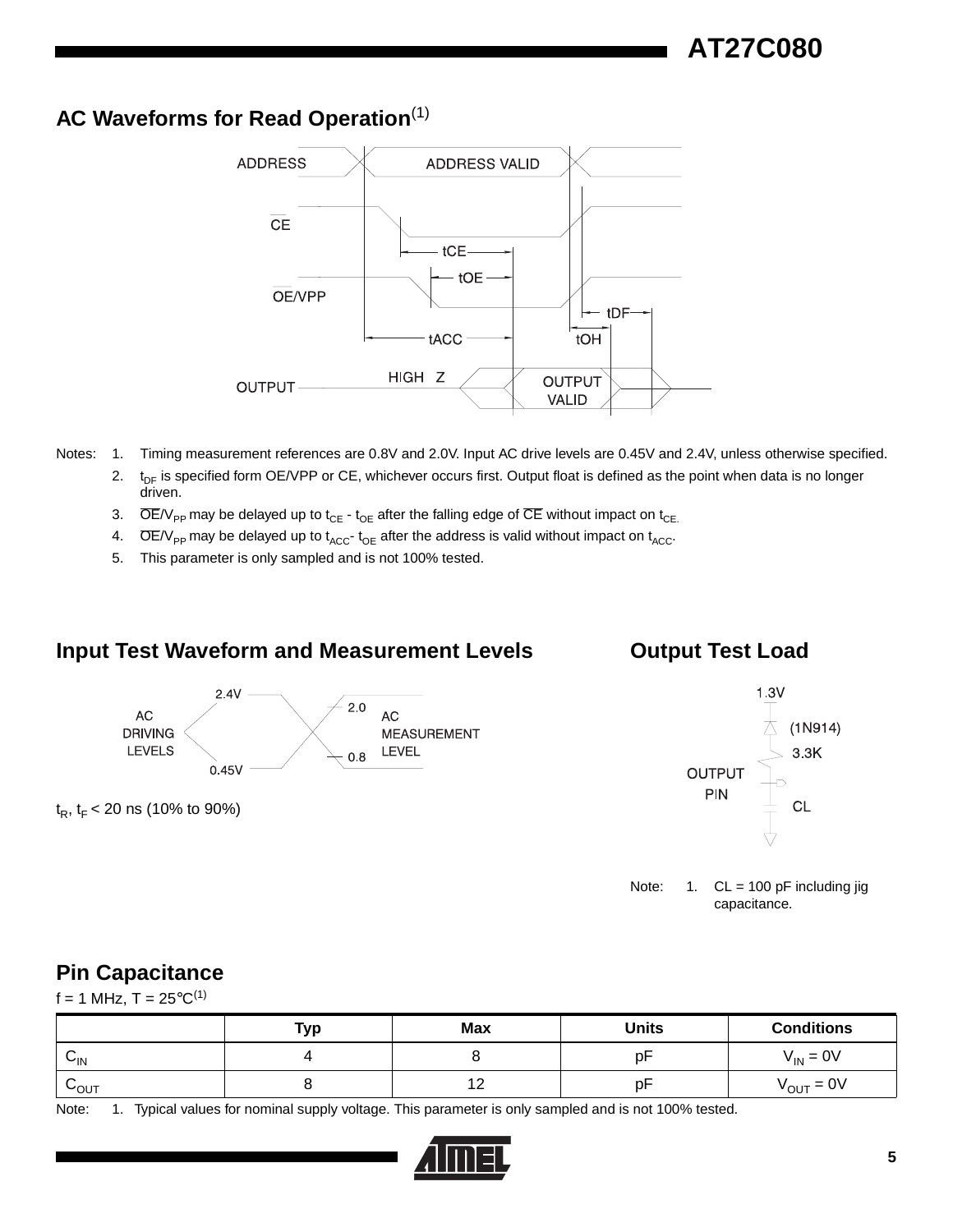![](_page_5_Picture_0.jpeg)

## **Programming Waveforms**

![](_page_5_Figure_2.jpeg)

Notes: 1. The Input Timing reference is 0.8V for  $V_{IL}$  and 2.0V for  $V_{IH}$ .

2.  $t_{OE}$  and  $t_{DFP}$  are characteristics of the device but must be accommodated by the programmer.

## **DC Programming Characteristics**

#### $T_A = 25 \pm 5^{\circ}\text{C}$ ,  $V_{\text{CC}} = 6.5 \pm 0.25 \text{V}$ ,  $\overline{\text{OE}}/V_{\text{PP}} = 13.0 \pm 0.25 \text{V}$

|                 |                                                     |                                  |        | <b>Limits</b>      |              |
|-----------------|-----------------------------------------------------|----------------------------------|--------|--------------------|--------------|
| <b>Symbol</b>   | <b>Parameter</b>                                    | <b>Test Conditions</b>           | Min    | <b>Max</b>         | <b>Units</b> |
| Ιu              | <b>Input Load Current</b>                           | $V_{IN} = V_{II}$ , $V_{IH}$     |        | ±10                | μ $A$        |
| $V_{IL}$        | Input Low Level                                     |                                  | $-0.6$ | 0.8                | V            |
| $V_{\text{IH}}$ | Input High Level                                    |                                  | 2.0    | $V_{\rm cc}$ + 1.0 | V            |
| $V_{OL}$        | <b>Output Low Voltage</b>                           | $I_{\text{OI}} = 2.1 \text{ mA}$ |        | 0.4                | $\vee$       |
| $V_{OH}$        | Output High Voltage                                 | $I_{OH} = -400 \mu A$            | 2.4    |                    | V            |
| $I_{CC2}$       | V <sub>CC</sub> Supply Current (Program and Verify) |                                  |        | 40                 | mA           |
| $I_{PP2}$       | $\overline{OE}/V_{\text{pp}}$ Supply Current        | $CE = VII$                       |        | 25                 | mA           |
| $V_{ID}$        | A9 Product Identification Voltage                   |                                  | 11.5   | 12.5               | V            |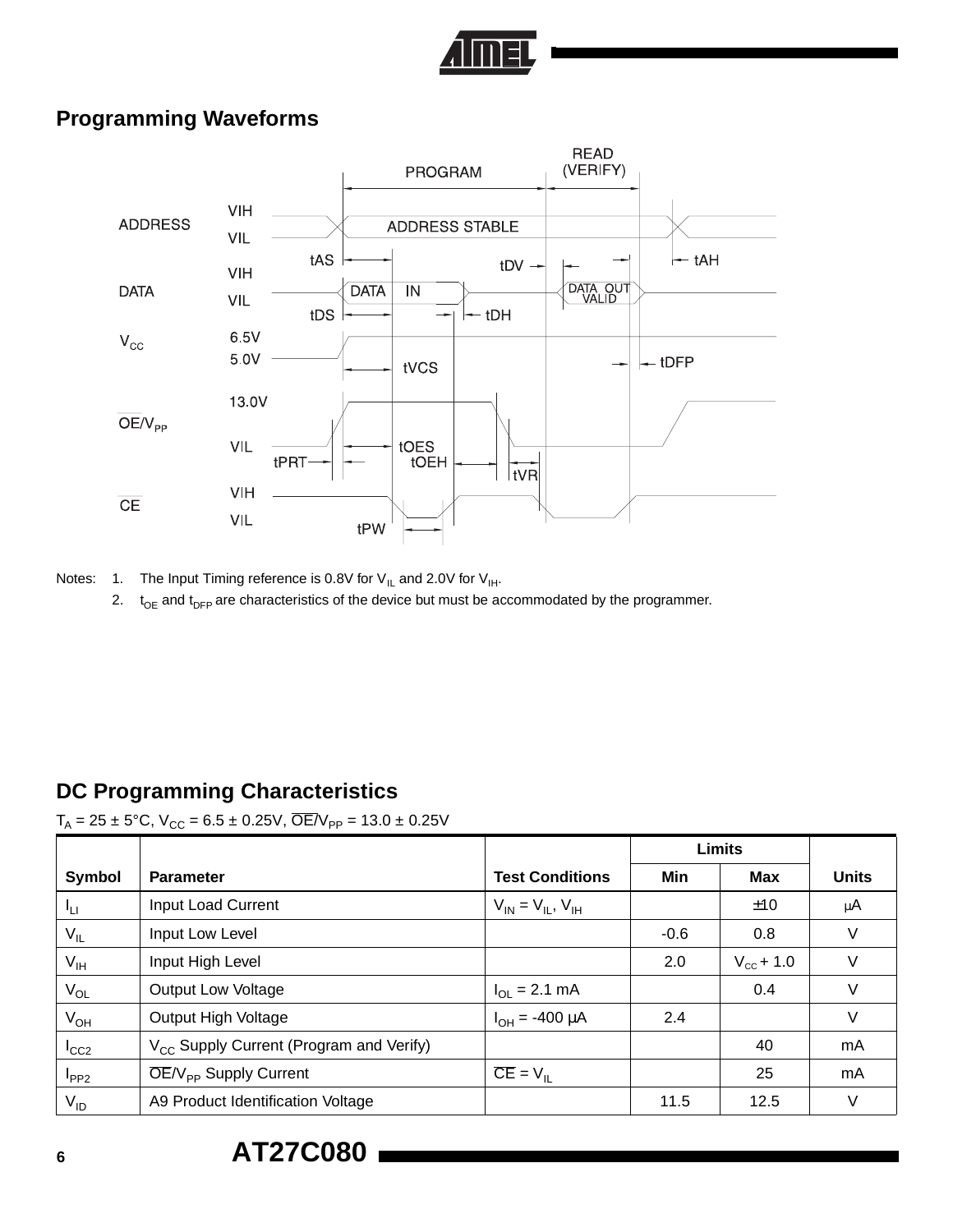**AT27C080**

## **AC Programming Characteristics**

 $T_A = 25 \pm 5^{\circ}$ C, V<sub>CC</sub> = 6.5 ± 0.25V, OE/V<sub>PP</sub> = 13.0 ± 0.25V

|                  |                                                           |                                                       |      | Limits |              |
|------------------|-----------------------------------------------------------|-------------------------------------------------------|------|--------|--------------|
| Symbol           | <b>Parameter</b>                                          | Test Conditions <sup>(1)</sup>                        | Min  | Max    | <b>Units</b> |
| $t_{AS}$         | <b>Address Setup Time</b>                                 |                                                       | 2.0  |        | μs           |
| $t_{\text{OES}}$ | $\overline{OE}/V_{\text{pp}}$ Setup Time                  |                                                       | 2.0  |        | μs           |
| $t_{\sf OEH}$    | $\overline{\text{OE}}/V_{\text{PP}}$ Hold Time            | Input Rise and Fall Times:                            | 2.0  |        | μs           |
| $t_{DS}$         | Data SetupTime                                            | (10% to 90%) 20 ns.                                   | 2.0  |        | μs           |
| $t_{AH}$         | Address Hold Time                                         | Input Pulse Levels:                                   | 0.0  |        | μs           |
| $t_{\sf DH}$     | Data Hold Time                                            | $0.45V$ to $2.4V$                                     | 2.0  |        | μs           |
| $t_{\text{DFP}}$ | $\overline{CE}$ High to Output Float Delay <sup>(2)</sup> |                                                       | 0.0  | 130    | ns           |
| $t_{\text{VCS}}$ | $V_{CC}$ Setup Time                                       | Input Timing Reference Level:<br>0.8V to 2.0V         | 2.0  |        | μs           |
| $t_{\text{PW}}$  | CE Program Pulse Width <sup>(3)</sup>                     |                                                       | 47.5 | 52.5   | μs           |
| $t_{\text{DV}}$  | Data Valid from CE                                        | <b>Output Timing Reference Level:</b><br>0.8V to 2.0V |      | 1.0    | μs           |
| $t_{VR}$         | $\overline{OE}/V_{\text{pp}}$ Recovery Time               |                                                       | 2.0  |        | ns           |
| $t_{\sf PRT}$    | OE/V <sub>PP</sub> Pulse Rise Time During<br>Programming  |                                                       | 50   |        | ns           |

Notes: 1.  $V_{CC}$  must be applied simultaneously or before  $\overline{OE}/V_{PP}$  and removed simultaneously or after  $\overline{OE}/V_{PP}$ .

2. This parameter is only sampled and is not 100% tested. Output Float is defined as the point where data is no longer drivensee timing diagram.

3. Program Pulse width tolerance is 50  $\mu$ s  $\pm$  5%.

## **Atmel's 27C080 Integrated Product Identification Code**

|              | <b>Pins</b> |    |    |                |    |                |    |                |                |                 |
|--------------|-------------|----|----|----------------|----|----------------|----|----------------|----------------|-----------------|
| <b>Codes</b> | A0          | О7 | O6 | O <sub>5</sub> | O4 | O <sub>3</sub> | O2 | O <sub>1</sub> | O <sub>0</sub> | <b>Hex Data</b> |
| Manufacturer |             |    |    |                |    |                |    |                |                |                 |
| Device Type  |             |    |    |                |    |                |    |                |                | 8A              |

![](_page_6_Picture_9.jpeg)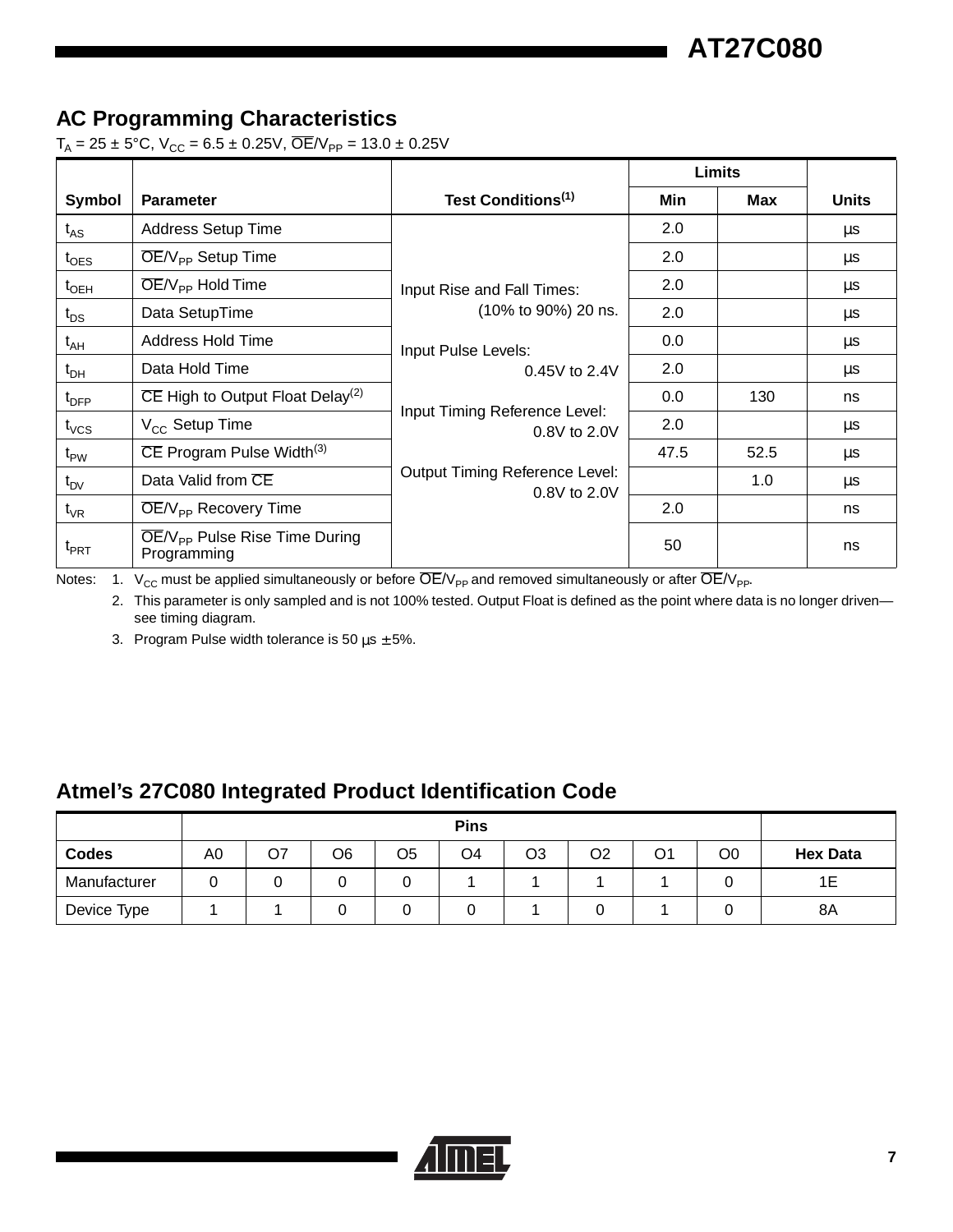![](_page_7_Figure_0.jpeg)

## **RapidProgramming Algorithm**

A 50  $\mu$ s  $\overline{\text{CE}}$  pulse width is used to program. The address is set to the first location.  $V_{CC}$  is raised to 6.5V and  $\overline{OE}/V_{PP}$  is raised to 13.0V. Each address is first programmed with one 50  $\mu$ s CE pulse without verification. Then a verification reprogramming loop is executed for each address. In the event a byte fails to pass verification, up to 10 successive 50 µs pulses are applied with a verification after each pulse. If the byte fails to verify after 10 pulses have been applied, the part is considered failed. After the byte verifies properly, the next address is selected until all have been checked.  $\overline{OE}/V_{PP}$  is then lowered to  $V_{IL}$  and  $V_{CC}$  to 5.0V. All bytes are read again and compared with the original data to determine if the device passes or fails.

![](_page_7_Figure_4.jpeg)

**<sup>8</sup> AT27C080**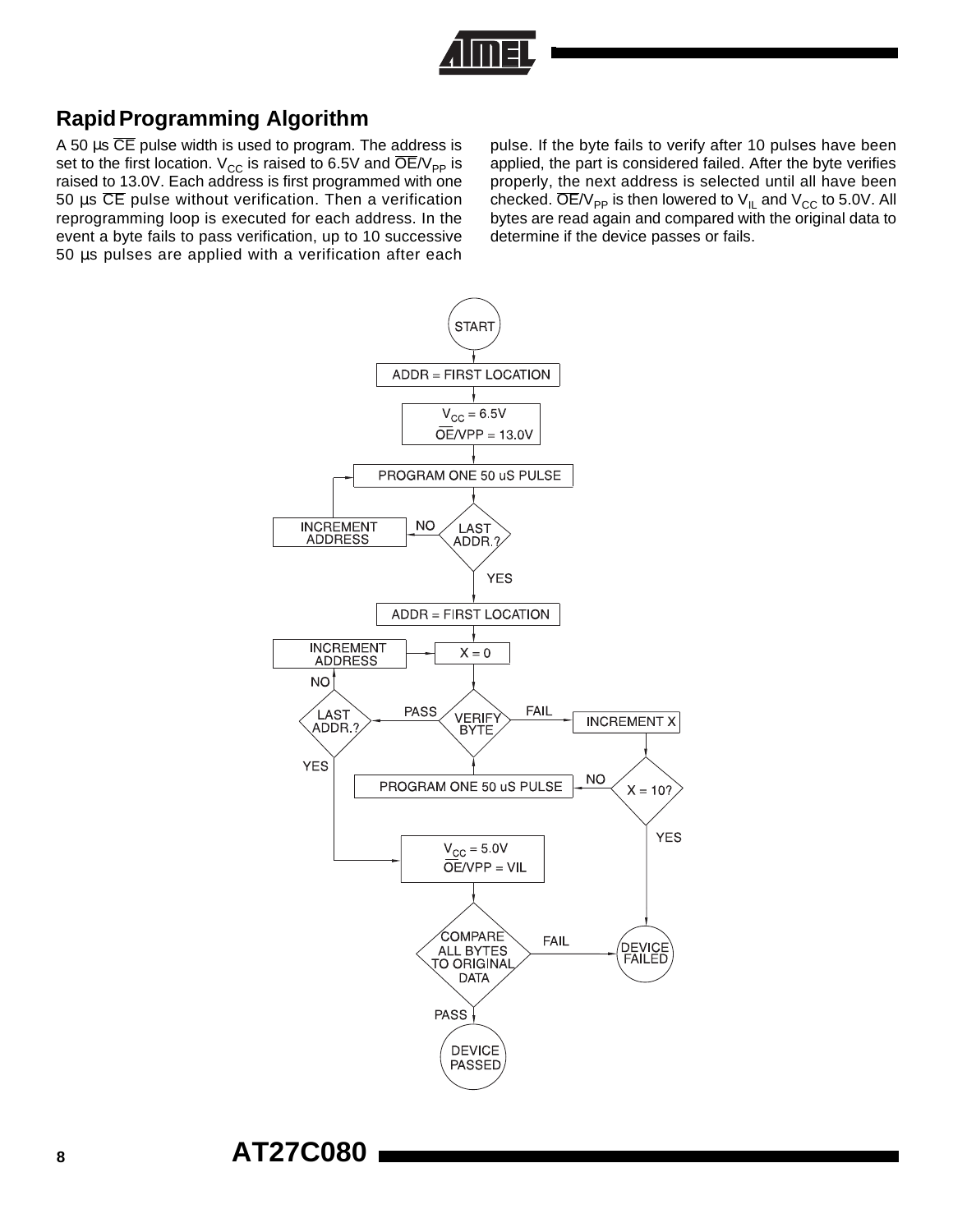**AT27C080**

## **Ordering Information**

| $t_{\text{ACC}}$ |               | $I_{\rm CC}$ (mA) |                                                                                   |                                    |                                                        |
|------------------|---------------|-------------------|-----------------------------------------------------------------------------------|------------------------------------|--------------------------------------------------------|
| (ns)             | <b>Active</b> | <b>Standby</b>    | <b>Ordering Code</b>                                                              | Package                            | <b>Operation Range</b>                                 |
| 90               | 40            | 0.1               | AT27C080-90DC<br>AT27C080-90JC<br>AT27C080-90PC<br>AT27C080-90RC<br>AT27C080-90TC | 32DW6<br>32J<br>32P6<br>32R<br>32T |                                                        |
|                  | 40            | 0.1               | AT27C080-90DI<br>AT27C080-90JI<br>AT27C080-90PI<br>AT27C080-90RI<br>AT27C080-90TI | 32DW6<br>32J<br>32P6<br>32R<br>32T | Industrial<br>$(-40^{\circ}C \text{ to } 85^{\circ}C)$ |
| 100              | 40            | 0.1               | AT27C080-10DC<br>AT27C080-10JC<br>AT27C080-10PC<br>AT27C080-10RC<br>AT27C080-10TC | 32DW6<br>32J<br>32P6<br>32R<br>32T | Commercial<br>( $0^{\circ}$ C to $70^{\circ}$ C)       |
|                  | 40            | 0.1               | AT27C080-10DI<br>AT27C080-10JI<br>AT27C080-10PI<br>AT27C080-10RI<br>AT27C080-10TI | 32DW6<br>32J<br>32P6<br>32R<br>32T | Industrial<br>$(-40^{\circ}C \text{ to } 85^{\circ}C)$ |

(continued)

| Package Type |                                                                |  |  |  |
|--------------|----------------------------------------------------------------|--|--|--|
| 32DW6        | 32-Lead, 0.600" Windowed, Ceramic Dual Inline Package (Cerdip) |  |  |  |
| 32J          | 32-Lead, Plastic J-Leaded Chip Carrier (PLCC)                  |  |  |  |
| 32P6         | 32-Lead, 0.600" Wide, Plastic Dual Inline Package (PDIP)       |  |  |  |
| 32R          | 32-Lead, 0.450" Wide, Plastic Gull Wing Small Outline (SOIC)   |  |  |  |
| 32T          | 32-Lead, Plastic Thin Small Outline Package (TSOP)             |  |  |  |

![](_page_8_Picture_5.jpeg)